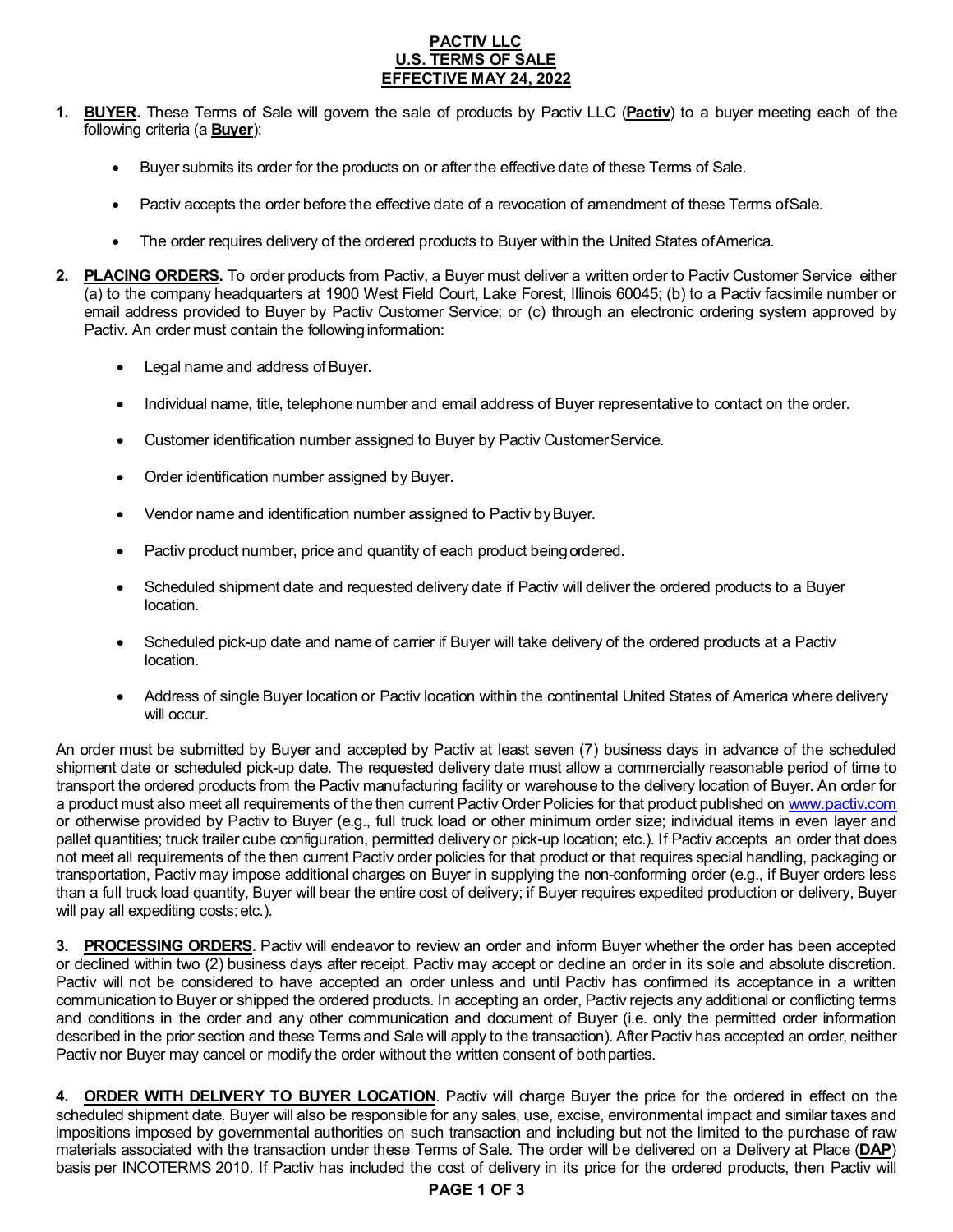# **PACTIV LLC U.S. TERMS OF SALE EFFECTIVE MAY 24, 2022**

bear the delivery cost. IfPactiv has not included the cost of delivery in its price for the ordered products, then Buyer will reimburse Pactiv for the delivery cost. In either circumstance, Pactiv will be responsible for loading the ordered products at its expense at the point of shipment, and Buyer will be responsible for unloading the ordered products at its expense at the point of delivery. Pactiv will select the carrier and decide on the method and route of transportation for an order delivered to a Buyer location. Title to and risk of loss for the ordered products will transfer to Buyer once the ordered products have been tendered by Pactiv's carrier for unloading at the loading dock at the Buyer's location. Pactiv will require its carrier to complete delivery of the ordered products within a 2-hour "delivery window" scheduled with Buyer on the requested delivery date, but Pactiv not be liable under any circumstance for delays caused or occurring after shipment. If Pactiv's carrier arrives at the Buyer's location within the first thirty (30) minutes of the scheduled 2-hour "delivery window" on the requested delivery date and Buyer fails to accept delivery within that scheduled 2-hour "delivery window", then Buyer will pay or reimburse Pactiv for any detention charges imposed by its carrier as a result of the Buyer's delay (not to exceed \$50 per hour).

**5. ORDER WITH PICK-UP AT PACTIV LOCATION**. Pactiv will charge Buyer the price for the ordered products in effect on the scheduled pick-up date. Buyer will also be responsible for any sales, use, excise, environmental impact and similar taxes and impositions imposed by governmental authorities on the transaction including, but not the limited to, the purchase of raw materials associated with any transaction under these Terms of Sale. If the cost of delivery is included in the published price, Pactiv will credit Buyer the amount of the pick-up allowance in effect for the ordered products on the scheduled pick-up date. The order will be delivered on an Ex-Works (**EXW**) basis per INCOTERMS 2010. Pactiv will be responsible for loading the ordered products at its expense at the point of shipment, and Buyer will be responsible for unloading the ordered products at its expense at the point of delivery**.** Title to and risk of loss for the ordered products will transfer to Buyer once the ordered products have been loaded in the truck trailer or other container and placed in the custody of the Buyer's carrier. Buyer will require its carrier to complete delivery of the ordered products within a "pick-up window" scheduled with Pactiv on the requested pick-up date. The "pick-up window" will be two (2) hours if Pactiv has agreed to furnish the Buyer's carrier with a pre-loaded truck trailer or other container on the requested pick-up date. The "pick-up window" will be six (6) hours if Pactiv has agreed to load an empty truck trailer or other container provided by the Buyer's carrier on the requested pick-up date. If the Buyer's carrier arrives at the Pactiv location within the first thirty (30) minutes of the scheduled "pick-up window" on the requested pick-up date and Pactiv fails to complete delivery within that scheduled "pick-up window", then Pactiv will pay or reimburse Buyer for any detention charges imposed by its carrier as a result of Pactiv's delay (not to exceed \$50 per hour).

**6. ACCEPTANCE OR REJECTION OF DELIVERED PRODUCTS.** Buyer will have a period of thirty (30) days after delivery in which to inspect delivered products and either accept or reject them. Buyer will be deemed to have accepted any delivered products which Buyer sells or uses, or which suffer any loss or damage, during the 30-day period. Buyer may only reject a delivered product for the reasons permitted under the then current Product Return Policy published on [www.pactiv.com](http://www.pactiv.com/) or otherwise provided to Buyer (i.e., quality defect; damage-in-transit; mis-ship error) and only if Buyer complies with such policy. Any delivered products that Buyer does not reject and return in compliance with such policy will be deemed accepted on the thirtieth  $(30<sup>th</sup>)$  day. Once Buyer has accepted a delivered product, Buyer may not revoke its acceptance for any reason other than as provided in Section9.

# **7. PAYMENT.**

- **a.** Buyer will pay Pactiv the price and any other amounts owed by Buyer under these Terms of Sale for the ordered products by the due date specified in the Pactiv invoice. If a due date is not specified in the Pactiv invoice, the due date will be the thirtieth  $(30<sup>th</sup>)$  day after the date of the Pactiv invoice.
- **b.** Payments will be in U.S. dollars and must be made by ACH or another form of electronic funds transfer approved by Pactiv (i.e., payment by check is unacceptable). A payment will be considered made on the date the Buyer's funds have been deposited in and credited to Pactiv's account.
- **c.** If Pactiv offers a cash discount to Buyer to encourage the earlier payment of the amount owed, the cash discount will be applied against the "net price" of the ordered products (i.e., price less any freight, taxes, duties, rebates, allowances, returns, credits and other deductions and charges incurred or approved in writing by Pactiv on the transaction). A cash discount will only be earned if the invoiced amount, less the cash discount, is deposited in and credited to Pactiv's account on orbefore the payment deadline specified for the cash discount.
- **d.** If the due date of an invoice or payment deadline for a cash discount falls on a Saturday, Sunday or U.S. federal holiday, the due date or payment deadline will be extended to the next business day.
- **e.** If Buyer fails to pay Pactiv an amount owed by the due date, including, without limitation, if Buyer takes an unearned cash discount or other unauthorized deduction, then the delinquent amount will bear interest from the date of delinquency until the date of payment at an annual interest rate of eighteen percent (18%) or the maximum interest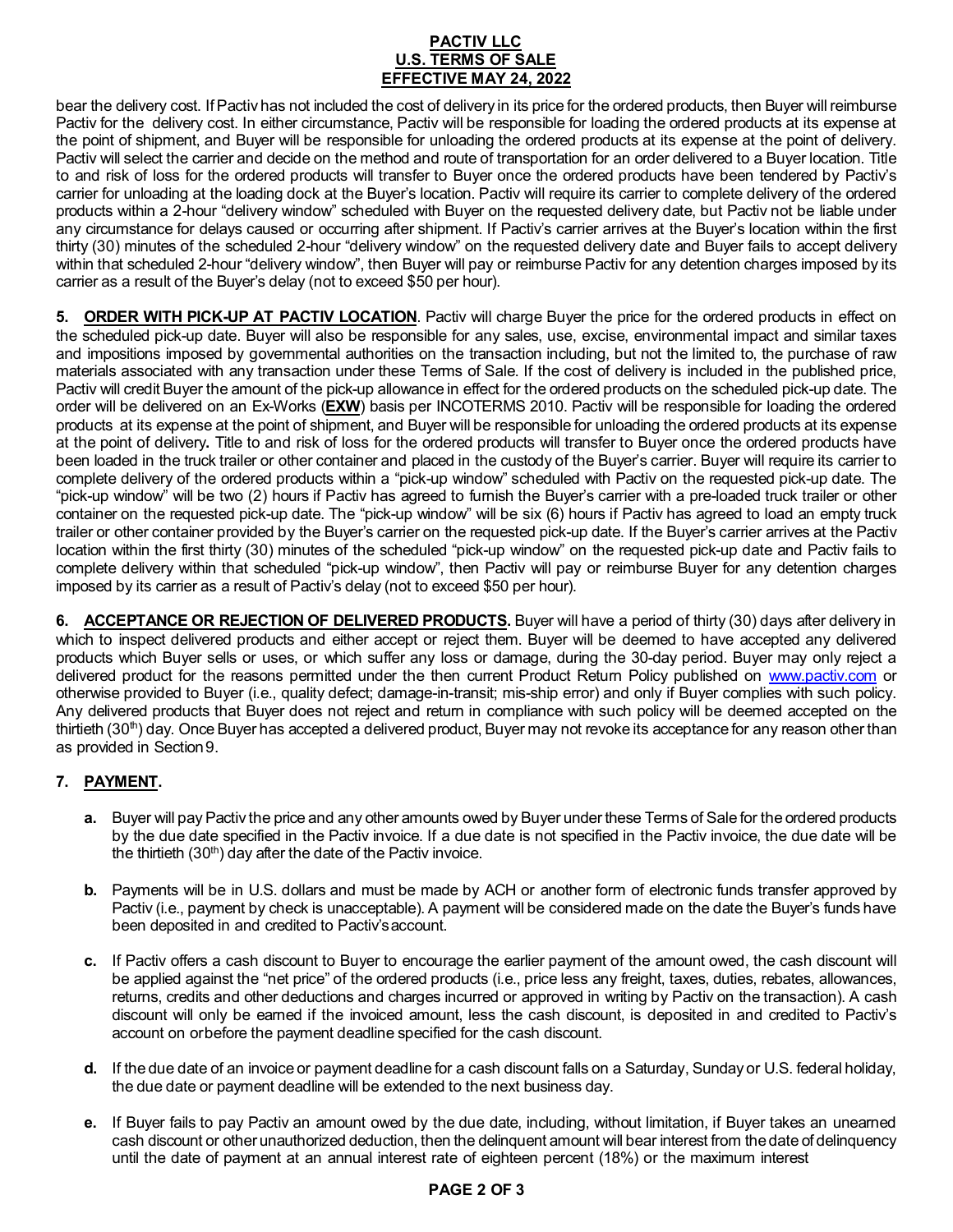# **PACTIV LLC U.S. TERMS OF SALE EFFECTIVE MAY 24, 2022**

permitted under Illinois law, whichever is lower. In addition, Buyer will reimburse Pactiv for any attorney fees, expert fees, court costs and other expenses incurred by Pactiv in collecting a delinquent amount and accrued interest on such delinquent amount.

**f.** Buyer may not withhold, offset or otherwise deduct from the invoiced amounts owed under these Terms of Sale without the written consent of Pactiv. If Buyer pays Pactiv less than the invoiced amount owed without Pactiv's written consent for any reason, then Buyer must provide a written notice explaining the basis for the amount withheld, offset or deducts, along with any substantiating documentation and any partial payment, on or before the invoice due date. A failure by Buyer to submit a timely written notice to Pactiv by the invoice due date will deemed a waiver of any defense to nonpayment of the invoice amount owed and any claim against Pactiv on thetransaction.

**8.** CREDIT. Pactiv reserves the right in its sole and absolute discretion to determine the credit limit of Buyer and to adjust it any time. If the credit limit of a Buyer has been or will be exceeded or if Pactiv determines that there has a been an adverse change in the creditworthiness of Buyer, Pactiv may require payment in advance or other adequate assurance acceptable to Pactiv before Pactiv accepts the order or delivers the ordered products. A failure by Buyer to pay Pactiv an amount owed when due on an order will be immediate grounds to suspend or terminate further performance or require payment in advance of Pactiv accepting an order or delivering ordered products.

- **9. WARRANTIES.** Pactiv warrants to Buyer as of the date of delivery of the ordered product that:
	- Pactiv has transferred good title to such to Buyer on such date free and clear of all liens and encumbrances arising by, through and under Pactiv (**Title Warranty**).
	- The product does not infringe on such date on any U.S. patent of any third-party (**Non-InfringementWarranty)**.
	- The product complies in all material respects on such date with the written specification for the product published by Pactiv on [www.pactiv.com](http://www.pactiv.com/) or otherwise provided by Pactiv to Buyer (**Quality Warranty**).

If there has been a breach of the Quality Warranty, Buyer must notify Pactiv within sixty (60) days of delivery of the defective product. The sole remedy of Buyer for a breach of warranty will be to return the defective product to Pactiv for a refund or a credit in accordance with the then current Product Return Policy published on [www.pactiv.com](http://www.pactiv.com/) or otherwise provided by Pactiv to Buyer. Pactiv disclaims all other warranties and representations regarding its products and performance, whether express or implied, including, without limitation, the implied warranty of merchantability and the implied warranty of fitness for a particular purpose. Buyer acknowledges that it has not relied on, and waives any claim based on, any other alleged warranties and representations.

**10. LIMITATION OF LIABILITY.** Pactiv will not have any liability to Buyer or any other person for any delay in supplying an ordered product or other performance arising from events or conditions beyond the reasonable control of Pactiv, including, without limitation, natural disasters; shortages in material; strikes, slowdowns and other labor disputes; governmental actions; a breach, negligence, criminal misconduct or other act or omission of any third-party; fire or other insured or uninsured casualty. Pactiv will not have any liability to Buyer or any other person for any consequential, incidental, indirect, exemplary, punitive or any other types of indirect damages for a breach by Pactiv of these Terms of Sale on a transaction or arising from the resale, transportation, storage, use or disposal of a Pactiv product after Pactiv's delivery to Buyer. Any liability of Pactiv to Buyer will be limited to direct damages and will not exceed, in the aggregate, the amount actually received by Pactiv from Buyer for the product involved in the breach or other claim or occurrence.

**11. CHOICE OF LAW AND FORUM.** These Terms of Sale and any transaction based on them for the sale of products by Pactiv to Buyer will be governed by the laws of the State of Illinois and the United States of America regardless of choice-of- law principles. Pactiv and Buyer submit to the non-exclusive personal jurisdiction and venue of federal and state courts of competent subject matter jurisdiction located in Cook County, Du Page County and Lake County, Illinois. Except as limited in these Terms of Sales, Pactiv or Buyer may exercise all rights and remedies available at law and in equity for abreach.

**12. MISCELLANEOUS.** These Terms of Sale and the information in accepted order specified in Section 2 will represent the full, final and complete agreement between the parties with regards to the purchase and sale of the ordered products and will supersede all prior and contemporaneous oral or written requests, quotations, proposals correspondence and other documents and communications. These Terms of Sale may only be added to or modified for a Buyer in a written agreement signed and exchanged by a Vice-President or higher-level officer of Pactiv and an authorized representative of Buyer.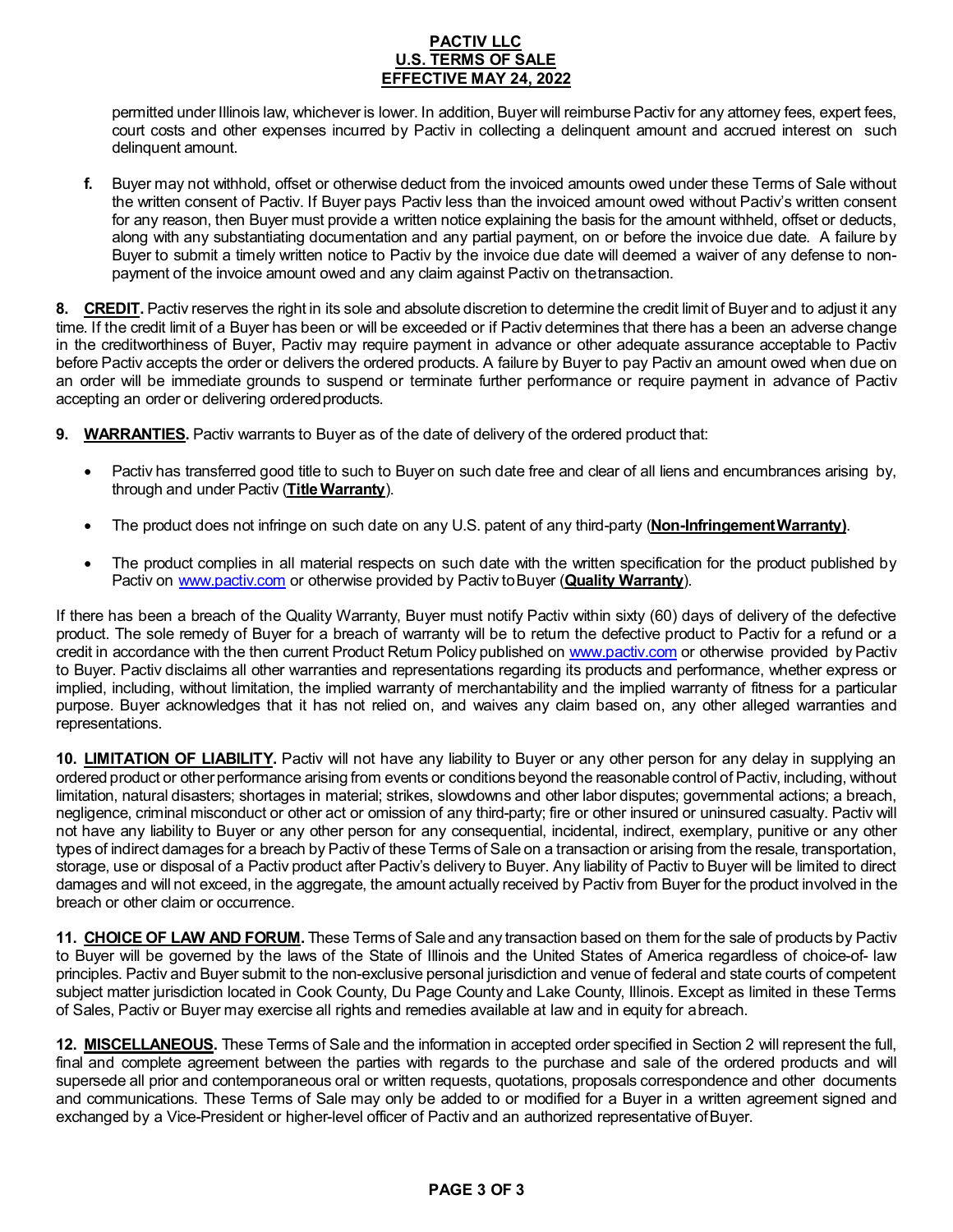# **PACTIV LLC PRODUCT RETURN POLICY EFFECTIVE SEPTEMBER 1, 2015**

# **General Terms**

All claims for Pactiv products sold in the United States of America will be pursuant to this policy. If Pactiv is notified of a product claim within the required notification period and authorizes the return of a product in compliance with this policy, Pactiv will provide a credit or refund for the returned product in full satisfaction of the product claim. If Pactiv is not notified of a product claim within the required notification period or if a product is not returned within the authorized return period, the product claim will be deemed waived. Pactiv will evaluate and only accepted product returns and grant credits or refunds for valid quality, damage-in-transit or mis-ship product claims as outlined in this policy.

- To receive a credit for a returned product, a customer must request a Pactiv Return Authorization Number (**RA**) by email or phone as provided below.
- Return authorizations need to be requested within the appropriate notification period for each return type. Requesting a return authorization does not guarantee that Pactiv will accept the return or issue a credit.
- The RA number must accompany all return shipments; shipments arriving without an RA number will be refused (a RA number may be referenced on a bill of lading).
- For your convenience, below are the methods to request an RA number:
	- Email your designated Returns Coordinator or the Pactiv Return Goods email address at *[fsreturns@pactiv.com](mailto:fsreturns@pactiv.com)*.
	- Call (800) 323-3041 or your designated Returns Coordinator directly.
- A Pactiv Returns Coordinator will provide Buyer with an approved RA number within 2 business days after Pactiv confirms that the product is being returned for a valid quality, damage-in-transit or mis-ship product claim. The Return Coordinator will issue a credit memo within 5 business days of receipt of returned product at the Pactiv warehouse provided that the product is returned in its original delivered condition and matches the RA number. If a customer also desires to receive replacement product, the customer will be directed to provide a new purchase order to Pactiv Customer Service.
- An authorized credit amount will be based on the last invoiced purchase price for each item of the authorized return less the applicable cash discount.
- No credit will be authorized for products damaged in transit in returning to Pactiv; credit will be authorized only for cases returned in original delivered condition.
- All RA numbers will expire 60 days from the date they are issued. No replacement product or credit will be given for any products covered by the RA number that are returned after this period.
- Deductions must not be taken against original invoice and should be taken only after the credit memo has been issued.
- Pactiv reserves the right to offset unauthorized return deductions against any payments due to a customer.
- Buyer will provide Pactiv with all reasonably requested information related to a product claim and afford Pactiv a reasonable opportunity to examine and test the product that is the basis for the claim.

#### **Quality Returns**

- This category only applies to products with defects in design, material or manufacture caused by Pactiv.
- Quality issues should be addressed to your Sales Representative or Returns Coordinator assigned to quality issues.
- All quality related returns must be reported in writing via a request for return authorization within 60 days of invoice date (notice requirement is 10 days from delivery for Earth Choice products).